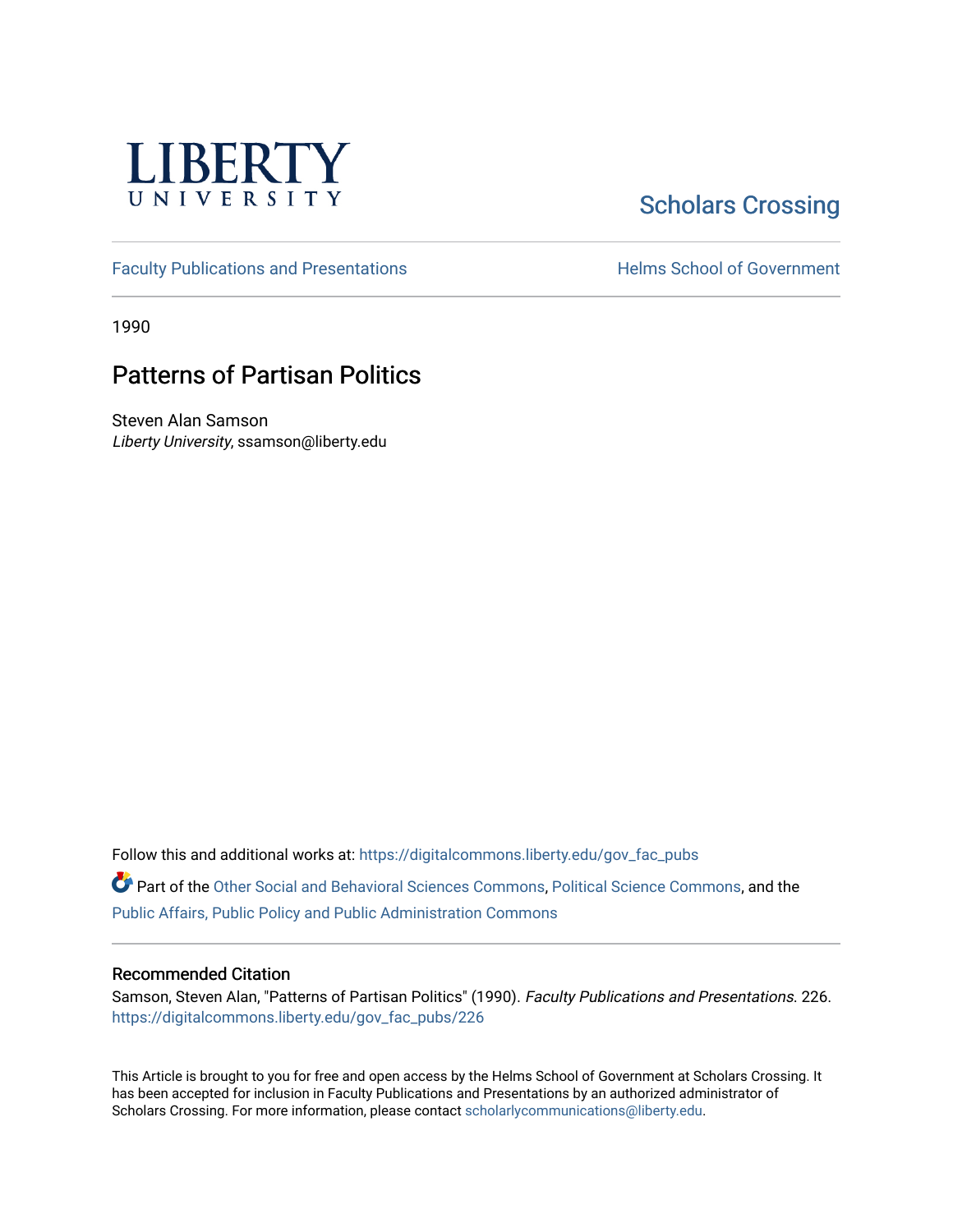#### PATTERNS OF PARTISAN POLITICS

A. EMERGENCE OF THE TVO-PARTY SYSTEM

1794-1800 Period of Federalist Party Control (Washington and Adams)

B. PERIOD OF JEFFERSONIAN REPUBLICAN DOMINANCE (1800-1828)

1801-1816 Virginia Dynasty (Jefferson and Madison)

1817-1824 Era of Good Feelings; Virginia Dynasty Ends with Monroe

1825-1828 National Republican Administration of John Quincy Adams

C. PERIOD OF JACKSONIAN DEMOCRATIC DOMINANCE (1829-1860)

1829-1840 Jacksonian Democracy (Jackson, Van Buren)

1841-1852 Interlude of Vhig/Democratic Competition (Tyler, Polk, et a1.)

1853-1860 Period of Declining Democratic Fortunes (Pierce, Buchanan)

D. EARLY PERIOD OF REPUBLICAN DOMINANCE (1861-1896)

Republican Emergence and War Coalition (Lincoln, Johnson) 1861-1868

Period of Reconstruction (Grant) 1869-1876

•

1877-1884 Period of Declining Republican Fortunes (Hayes, Garfield, Arthur)

1885-1896 Interlude of Party Competition (Cleveland, Harrison)